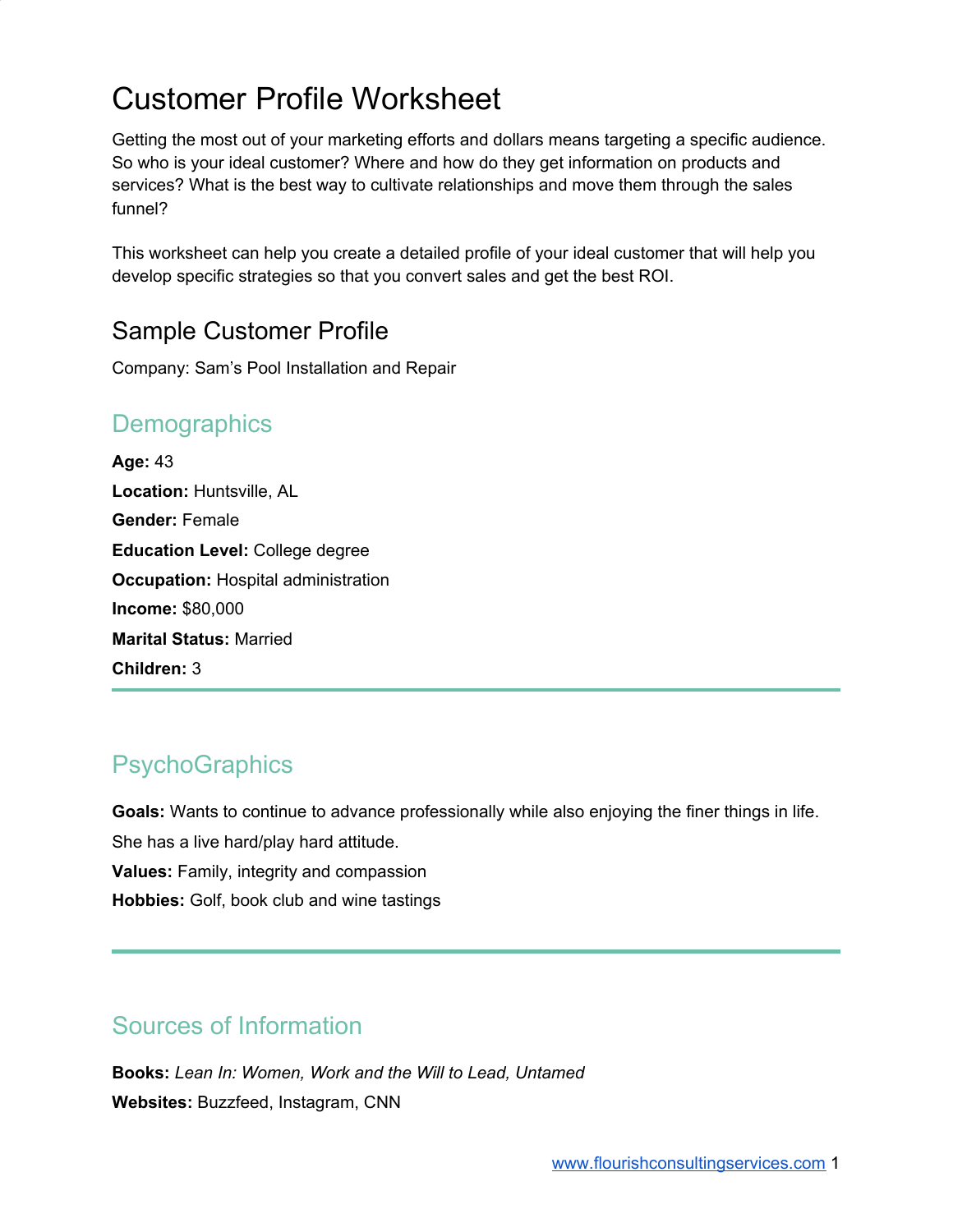### **Challenges**

**Pain Points:** She has a hectic schedule and limited windows of opportunities to meet and discuss projects. She is looking for value and someone that she can trust to diagnose problems and provide accurate and transparent price estimates.

**Worries/Concerns:** Worries about not doing enough research on companies and ending up paying too much for services.

**Objections:** Wants to see a portfolio and customer reviews before committing to a company.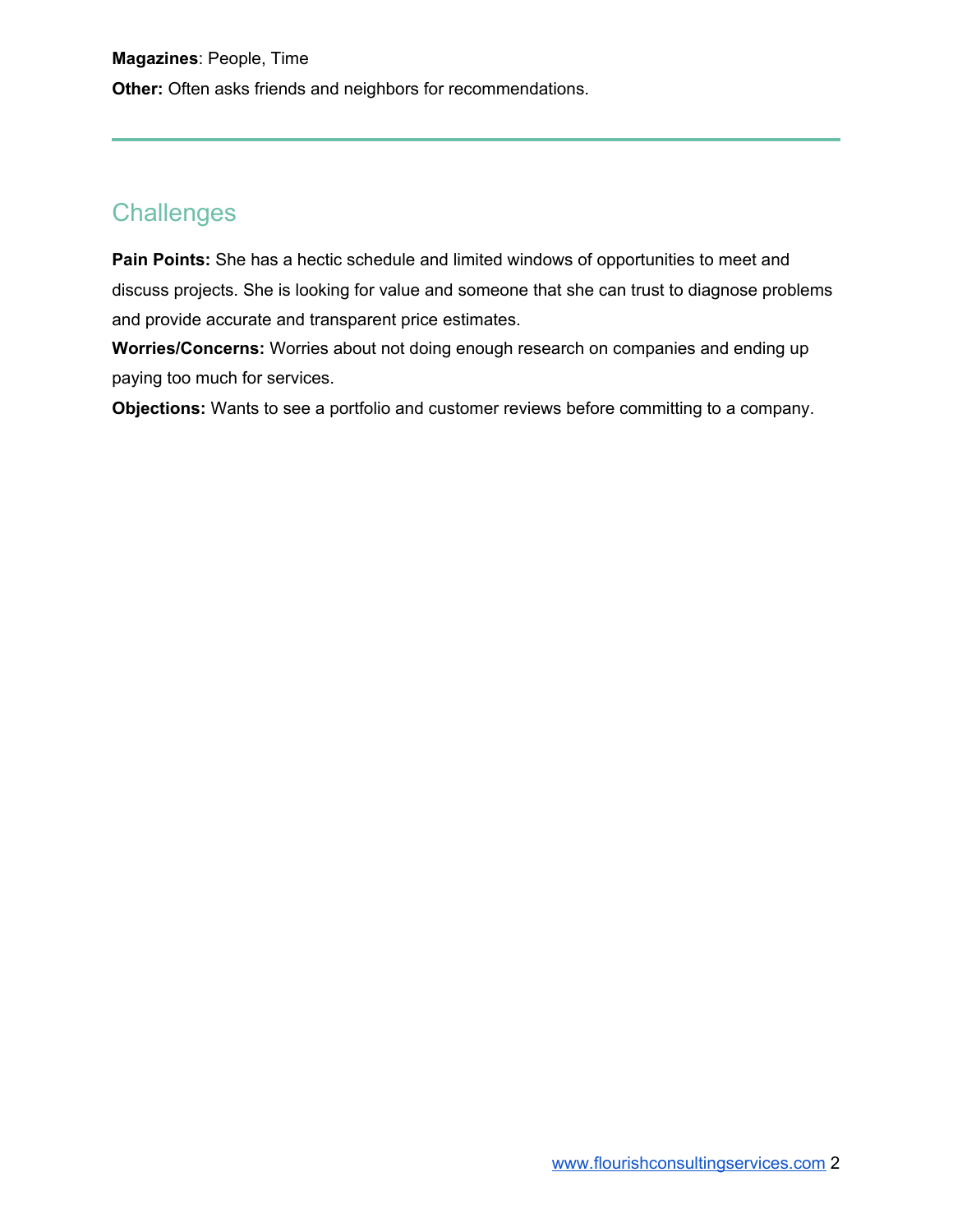## Create Your Own Customer Profile

Fill out this worksheet and create your own ideal customer profile. You may want to complete more than one in order to better understand the different people that comprise your target audience.

### **Demographics**

| Age:                    |  |
|-------------------------|--|
| Location:               |  |
| Gender:                 |  |
| <b>Education Level:</b> |  |
| <b>Occupation:</b>      |  |
| Income:                 |  |
| <b>Marital Status:</b>  |  |
| Children:               |  |

### **PsychoGraphics**

**Goals: Values: Hobbies:**

### Sources of Information

| <b>Books:</b>     |
|-------------------|
| <b>Websites:</b>  |
| <b>Magazines:</b> |
| Other:            |